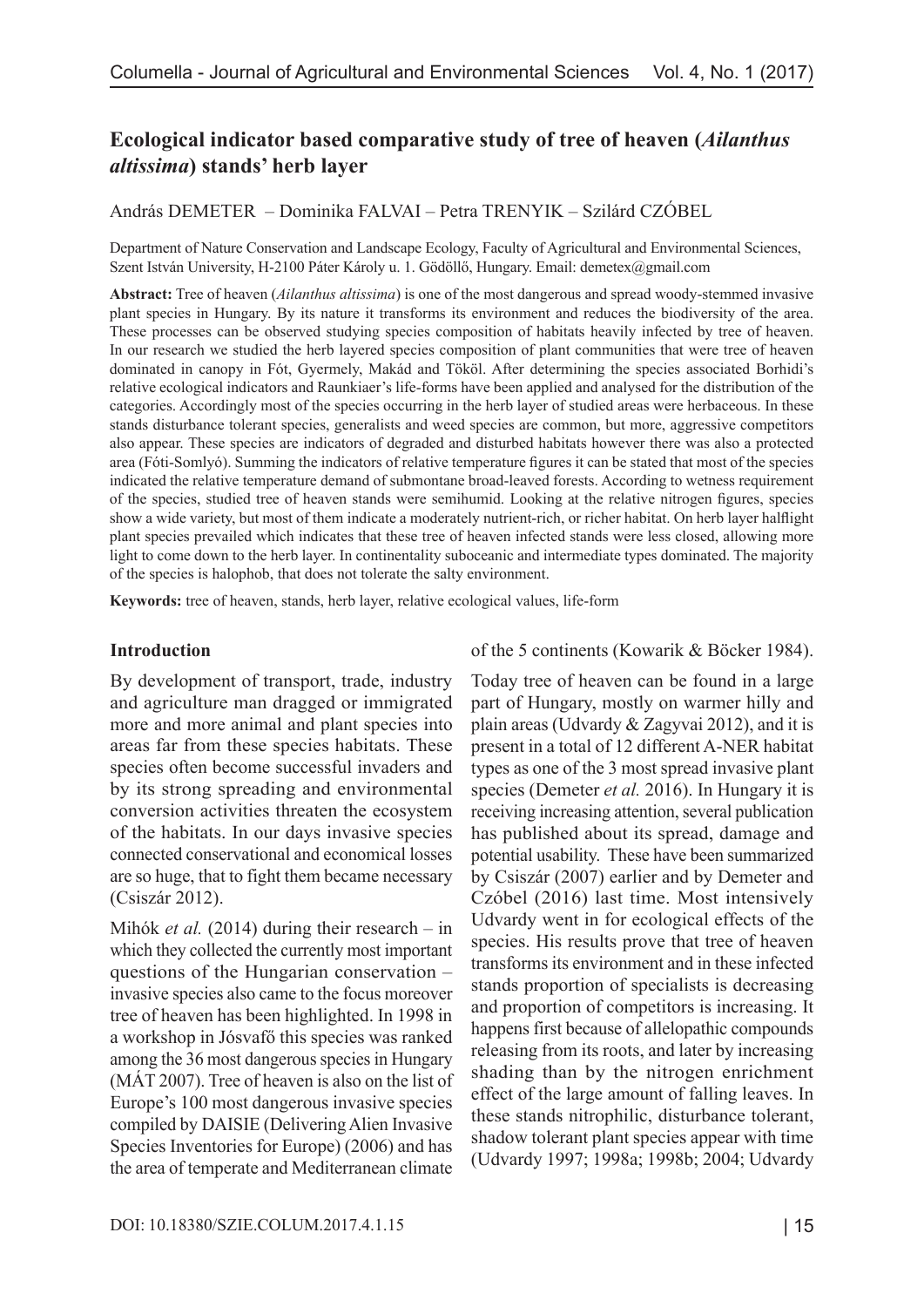& Facsar 1995; Udvardy & Zagyvai 2012). In this article we study the herb layer of areas heavily infected by tree of heaven and we typify it based on Borhidi's (1995) ecological indicators of plant species found there.

# **Material and methods**

For our research we looked for areas heavily infected by tree of heaven with different characteristics and a minimum of 70 % tree of heaven coverage in the canopy. Besides this we wanted the study areas not to be close to the roads in order to avoid the effect of this kind of disturbance on our results. Based on recommendation from the professionals of Pilisi Parkerdő a total of 21 quadrats have been marked out in four areas: Foti-Somlyó, Gyermely, Makád and Tököl in which investigations were conducted. The quadrats of Fót had southern and western exposure with 0-40° slope and altitudes of 179 to 199 m. Tree of heaven trees had an average height of 15 m, 3,5-14,2 cm average and 6-43 cm maximum stem diameters at breast height, seed and sprout origin estimated. The quadrats of Gyermely had southern and eastern exposure with 5-40° slope and altitudes of 183 m. Tree of heaven trees had an average height of 17-20 m, 15,4-24,9 cm average and 25-33,5 cm maximum stem diameters at breast height, seed origin estimated. The quadrats of Makád had eastern exposure with 0-2° slope and altitudes of 96 m. Tree of heaven trees had an average height of 16-18,5 m, 10,5-12,8 cm average and 14-22 cm maximum stem diameters at breast height, seed origin estimated. The quadrats of Tököl were flat and had altitude of 100 m. Tree of heaven trees had an average height of 7-9,5 m, 3-4,5 cm average and 4,8-8 cm maximum stem diameters at breast height, seed origin estimated. After choosing the study areas we marked the corners of the typically square shaped, 10 square meter sized quadrats visibly with colourful marker, than we recorded the GPS coordinates of their center. For this we used Garmin eTrex 20x. Thereafter we estimated % of coverage total and for each representing species for each layer in the quadrats. Exposure, gradient, typical height of

the trees and estimated origin of tree of heaven stands have also been recorded for each quadrat. It was important to wait until tree of heaven is completely leafy so data recording has been carried out on 07.06.2016 in Fót, 06.07.2016 in Gyermely and on 20.07.2016 in Makád and Tököl. The data were organized and arranged in Microsoft Excel program. From Borhidi' ecological indicators SBT (Social Behaviour Type), TB (relative temperature figures), WB (relative moisture figures), NB (nitrogen figures), LB (light figures), KB (continentality figures), SB (salt figures) and Raunkier's life-form type have been assigned to the species occurred in our quadrats. After these – managing the different indicators separately – by summarizing data we could typify the vegetation of studied tree of heaven stands. Figures were prepared by SigmaPlot 8.0 program.

# **Results and discussion**

#### *SBT (Social behaviour type)*

Plant species found in the studied areas could be classified to 10 groups (Figure 1.) From these, disturbance tolerant species (DT) and generalists (G) were represented with the highest number of species, but proportion of native weed species (W) in Fót and alien competitors (AC) in species poor Tököl was also significant.



*Figure* 1. Distribution of Borhidi's social behaviour types of plant species occur in the studied sample areas Categories: A (Adventitious weeds); AC (Alien competitors); C (Natural competitors); DT (Disturbance tolerant plants of natural habitats); G (Generalists); I (Introduced crops running wild); NP (Natural pioneers); RC (Ruderal competitors of the natural flora); S (Specialists); W (Native weed species)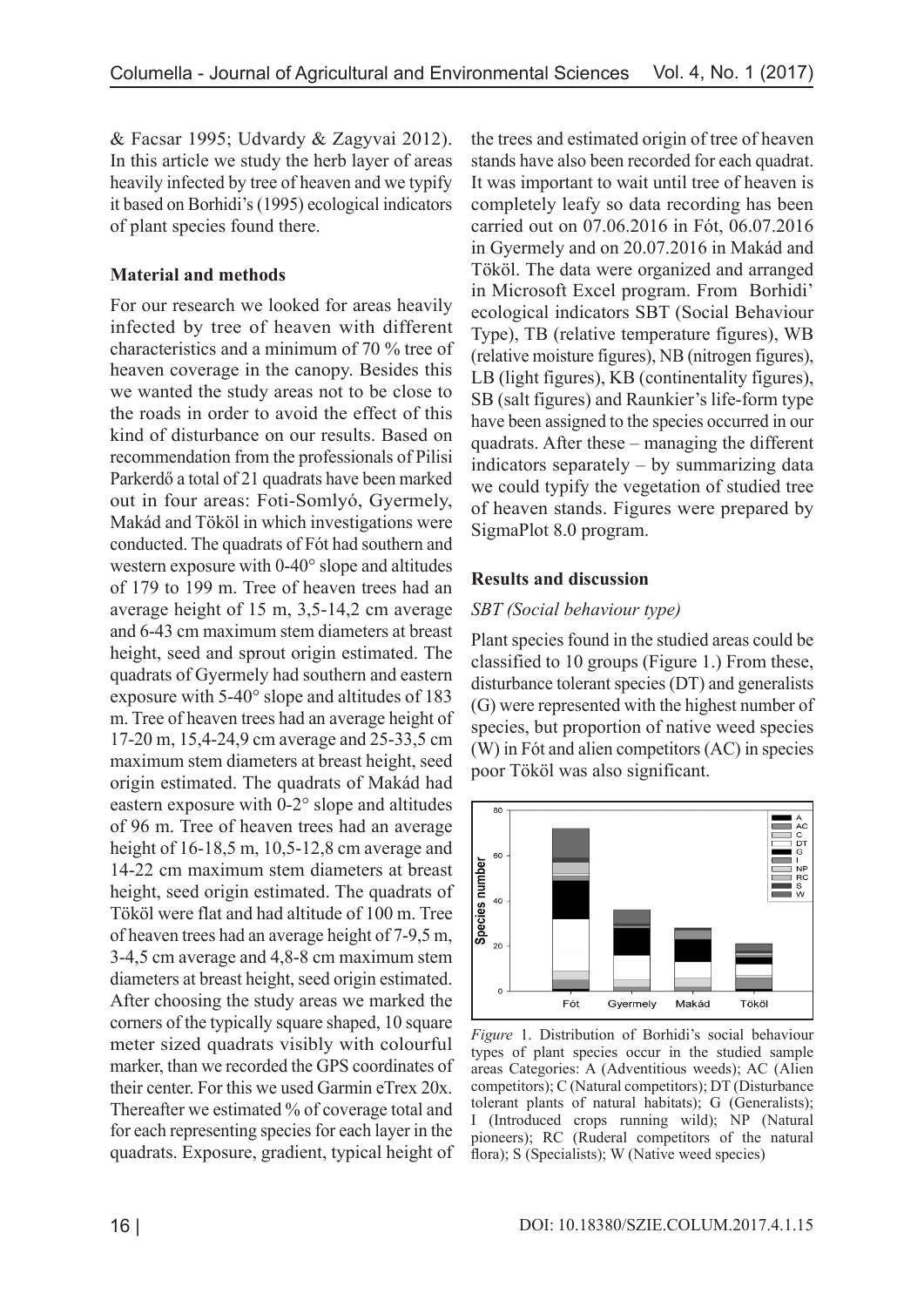#### *TB (relative temperature figures)*

The species represent 5 categories of relative temperature figures: from montane needle-leaved forest or taiga (TB\_4) to submediterranean woodland and grassland (TB\_8) (Figure 2.). Most of the species occurring on the studied areas indicated relative temperature demand of submontane broad-leaved forests (TB\_6), the montane mesophilous broad-leaved forests (TB\_5) furthermore thermophilous forest or woodlands (TB\_7), thus they have middle or bigger temperature demand. These are followed by species of submediterranean woodlands and grasslands (TB\_8). Relative temperature demand of montane needle-leaved forests or taigas (TB\_4) is represented only by one species in Makád.



*Figure* 2. Distribution of Borhidi's relative temperature figures occurring on the studied sample areas. Categories: TB\_4 (montane needle-leaved forest or taiga belt); TB  $\overline{5}$  (montane mesophilous broad-leaved forest belt); TB\_6 (submontane broad-leaved forest belt); TB\_7 (thermophilous forest or woodland belt); TB 8 (submediterranean woodland and grassland belt)

# *WB (relative moisture figures)*

Looking at relative moisture figures, types between xero-indicators (WB\_2) and plants of wet soils (WB 9) were present. (Figure 3). Plants of semihumid habitats (WB\_5) were dominant in 3 stands, but in Fót plants of semidry habitats (WB 4), plants of semihumid habitats (WB  $5$ ) and the xero-tolerants (WB\_3) were present. Xero-indicators (WB\_2) only here were found.

#### *NB (nitrogen figures)*

On the studied areas mostly categories between habitats very poor in N (NB\_2) and hyperfertilized soils (NB 9) were found except for the area of Fót where 5 species were present indicating soils



*Figure* 3. Distribution of Borhidi's relative moisture figures occurring on the studied sample areas. Categories: WB\_2 (xero-indicators on habitats with long dry period); WB 3 (xero-tolerants, but eventually occuring on fresh soils); WB\_4 (plants of semidry habitats); WB 5 (Plants of semihumid habitats, under intermediate conditions); WB\_6 (plants of fresh soils); WB 7 (plants of moist soils not drying out and well aerated); WB\_8 (plants of moist soils tolerating short floods); WB 9 (plants of wet, not well aerated soils)

extremely poor in mineral N (NB 1). This area has been proven to be diverse in relative nitrogen demand as all occurring categories were presented by more species, and no significant number of species in either could be observed. Most species (15) were plants of soils rich in mineral nitrogen (NB\_7). In Gyermely and Tököl plants had mostly medium (NB 5) or higher relative N demand, and in Makád plants of submesotrophic habitats (NB\_4) were rather typical.



*Figure* 4. Distribution of Borhidi's nitrogen figures occurring on the studied sample areas. Categories: NB\_1 (only in soils extremely poor in mineral nitrogen, plants); NB\_2 (plants of habitats very poor in nitrogen); NB\_3 (plants of moderately oligotrophic habitats); NB 4 (plants of submesotrophic habitats); NB 5 (plants of mesotrophic habitats); NB 6 (plants of moderately nutrient rich habitats); NB 7 (plants of soils rich in mineral nitrogen); NB\_8 (N-indicator plants of fertilized soils); NB\_9 (plants only on hyperfertilized soil, extremely rich in mineral nitrogen (indicating pollution, manure deposition)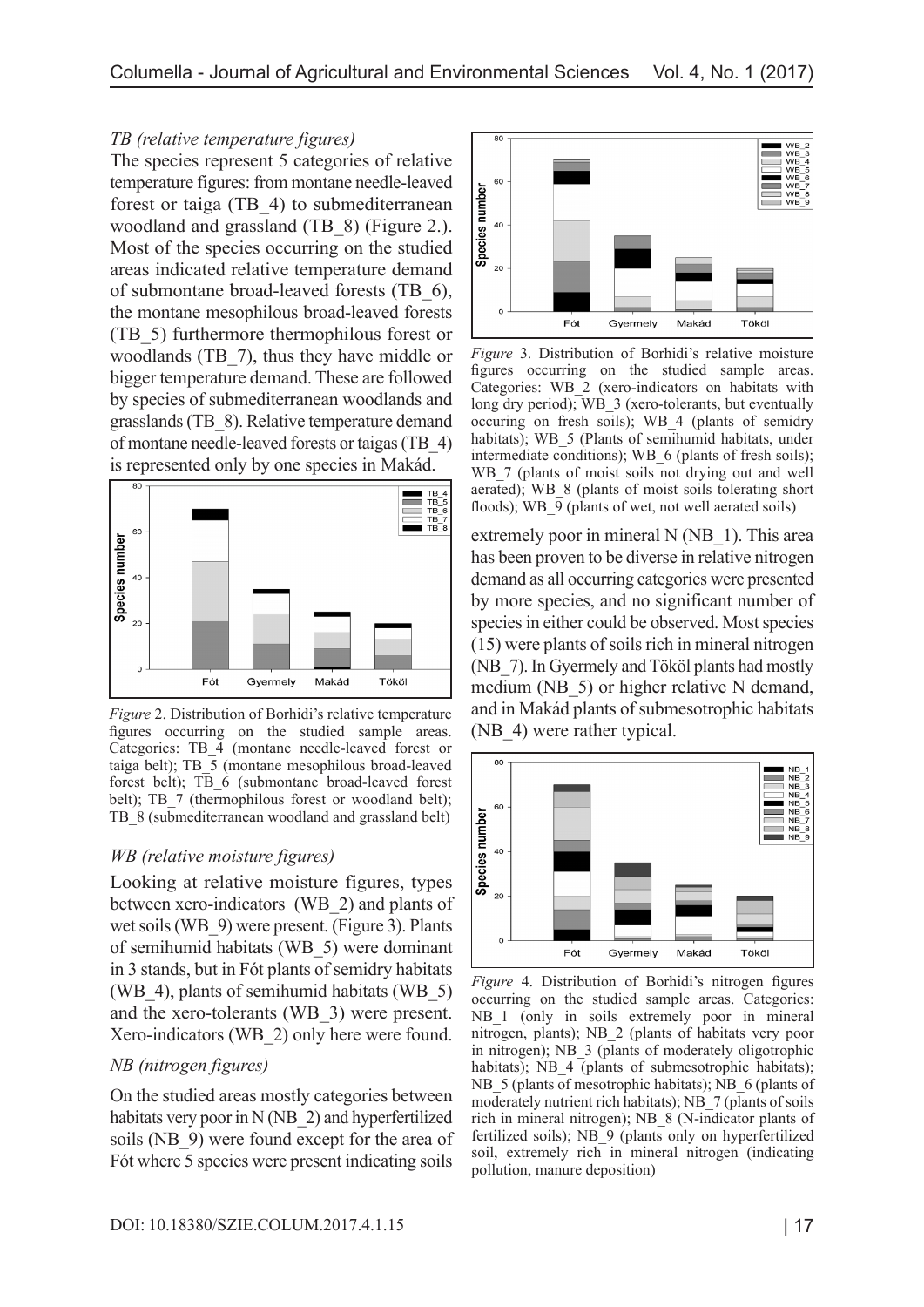

*Figure* 5. Distribution of Borhidi's light figures occurring on the studied sample areas. Categories: LB\_3 (shadow plants; photosynthetic minimum under 5% relative light intensity, but survive more illuminated places); LB\_4 (shadow-halfshadow plants; photosynthetic minimum between 5 and 10% rel. light intensity); LB 5 (halfshadow plants receiving more than 10% but less than 100% rel. light intensity); LB\_6 (halfshadowhalflight plants; photosynthetic minimum between 10 and 40% rel. light intensity); LB 7 (halflight plants; mostly living in full light but also shadow tolerants); LB 8 (light plants; photosynthetic minimum above 40% rel. light intensity, less only in exceptional cases); LB 9 (full light plants of open habitats not receiving less than 50% of rel. light intensity)

# *LB (light figures)*

In each area 6-6 relative category of light figures are present from the shadow plants (only in Gyermely) to the full light plants (Figure 5). In general it can be said that quadrats are characterized by halfshadow plant, halfshadowhalflight plant and halflight plant species.

# *KB (continentality figures)*

Among groups characteristic for continentality we could find species between oceanic (only in Fót and Tököl) and continental (only in Fót and Makád) categories (Figure 6). In the highest proportion intermediate, oceanic-suboceanic and suboceanic species occurred.

# *SB (salt figures)*

Regarding the salt resistance, studied areas showed a very similar picture (Figure 7). Total of 3 categories are present. Most of the species are considered as halophob, but we found on all of the four areas Beta- mesohaline species, furthermore salt tolerant plant species on Fót and Makád.



*Figure* 6. Distribution of Borhidi's continentality figures occurring on the studied sample areas. Categories: KB\_2 (oceanic species, mainly in West Europe and western Central Europe); KB\_3 (oceanicsuboceanic species, are in whole Central Europe); KB\_4 (suboceanic species, mainly in Central Europe but reaching to East); KB\_5 (intermediate type with slight suboceanic-subcontinental character); KB 6 (subcontinental, main area in eastern Central Europe); KB 7 (continental-subcontinental species main area in East-Europe); KB  $\,$  8 (continental species reaching only eastern part of Central Europe)



*Figure* 7. Distribution of Borhidi's salt figures occurring on the studied sample areas. Categories: SB\_0 (Halophob species non occurring in salty or alkalic soils); SB\_1 (salt tolerant plants but living mainly on non-saline soils); SB\_3 (Beta-mesohalin plants living on soils of intermediate chloride content)

# *Life form*

Species found on the studied areas could be classified to 12 life form categories (Figure 8). From these, on Fót hemikryptophyta and therophyta, on Gyermely hemikryptophyta and phanerophyta, on Makád phanerophyta, and on Tököl hemikryptophyta species were dominant. According to this, on Makád mostly woody- stemmed, and on the other three areas mostly herbaceous species could be found in the herb layer.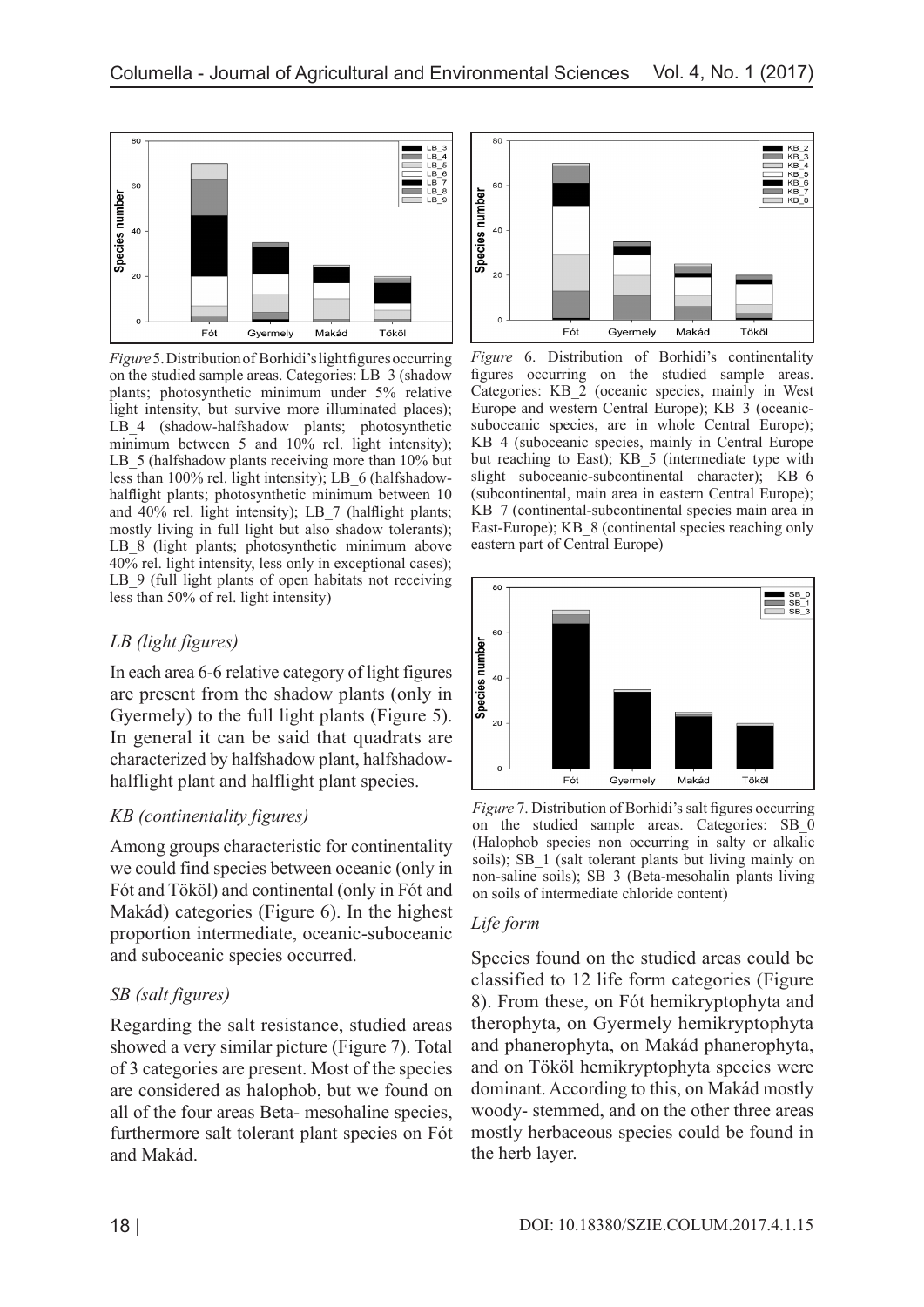

*Figure* 7. Distribution of Raunkiaer's life forms occurring on the studied areas. Categories: Ch (Chamaephyta); G (Kryptophyta); H (Hemikryptophyta); M (Phanerophyta); Th (Therophyta); TH (Hemitherophyta); E (Epiphyta)

#### **Conclusions**

Most of the examined ecological indicators (e.g. SBT, WB, NB, LB, KB, life forms) were represented in a significant number in most of the study areas, which may indicate the habitat transforming effect of spreading *Ailanthus altissima*. For example its falling foliage that increases N content of the soil (Csiszár 2012) can be one of the reasons why this many categories are represented in the studied stands.

In comparison of the studied areas based on the number of species (76) and occurring social behavior, continentality, relative nitrogen demand and life-form types, it can be concluded that the herb layer of Fóti-Somlyó proved to be much more diverse than the others, which is probably explained by this tree of heaven stocks' lower closure, by this habitats' more mosaic nature and by meeting of the highland and plain flora here. Most of the species being present here, are disturbance tolerant or generalist, halflight (according to this tree of heaven did not close above that), but shadow tolerant, with intermediate continentality, halophob herbaceous plants which indicate semidry or semihumid habitats that is rich in nutrients, and belongs to relative temperature demand of submontane broad-leaved forests. Regarding the number of occurring species (37) Gyermely area is

the second one. We encountered here mostly generalists and disturbance tolerant, halflight but shadow tolerants with oceanic-suboceanic continentality, halophob herbaceous and woodystemmed plants which indicate semihumid or fresh habitat that is richer in nutrients, and belongs to temperature demand of submontane broad-leaved forests.

Less species (28) than the above mentioned were found in Makád. On this sample area we found mostly generalist, halfshadow plants with intermediate continentality, halophob woodystemmed plants which indicate semihumid habitat that is submesotrophic or richer in nutrients and belongs to temperature demand of submontane broad-leaved forests. From our sample areas this is the lowest, and the closest to Danube, which assumes more favorable hydrological circumstances. The latter is confirmed by the highest proportion of WB7's and WB8's categories.

The least number of species (21) was found in herb layer of Tököl area. The bigger part of these consists of disturbance tolerants and alien competitors, which are halflight plants, with mostly intermediate continentality, halophob herbaceous plants. They indicate semihumid or fresh habitat that is richer in nutrients and belongs to temperature demand of submontane broad-leaved forests.

#### **Acknowledgements**

We need to say thanks to Csépányi Péter chief engineer of production and nature conservation of Pilisi Parkerdő Zrt. for his professional help and advice and to his colleagues Kazi Róbert, Limp Tibor and Tóth Péter who helped in the selection of the research fields.

The publication was supported by Research Centre of Excellence project (1476-4/2016/ FEKUT) of Faculty of Agricultural and Environmental Sciences of Szent István University.